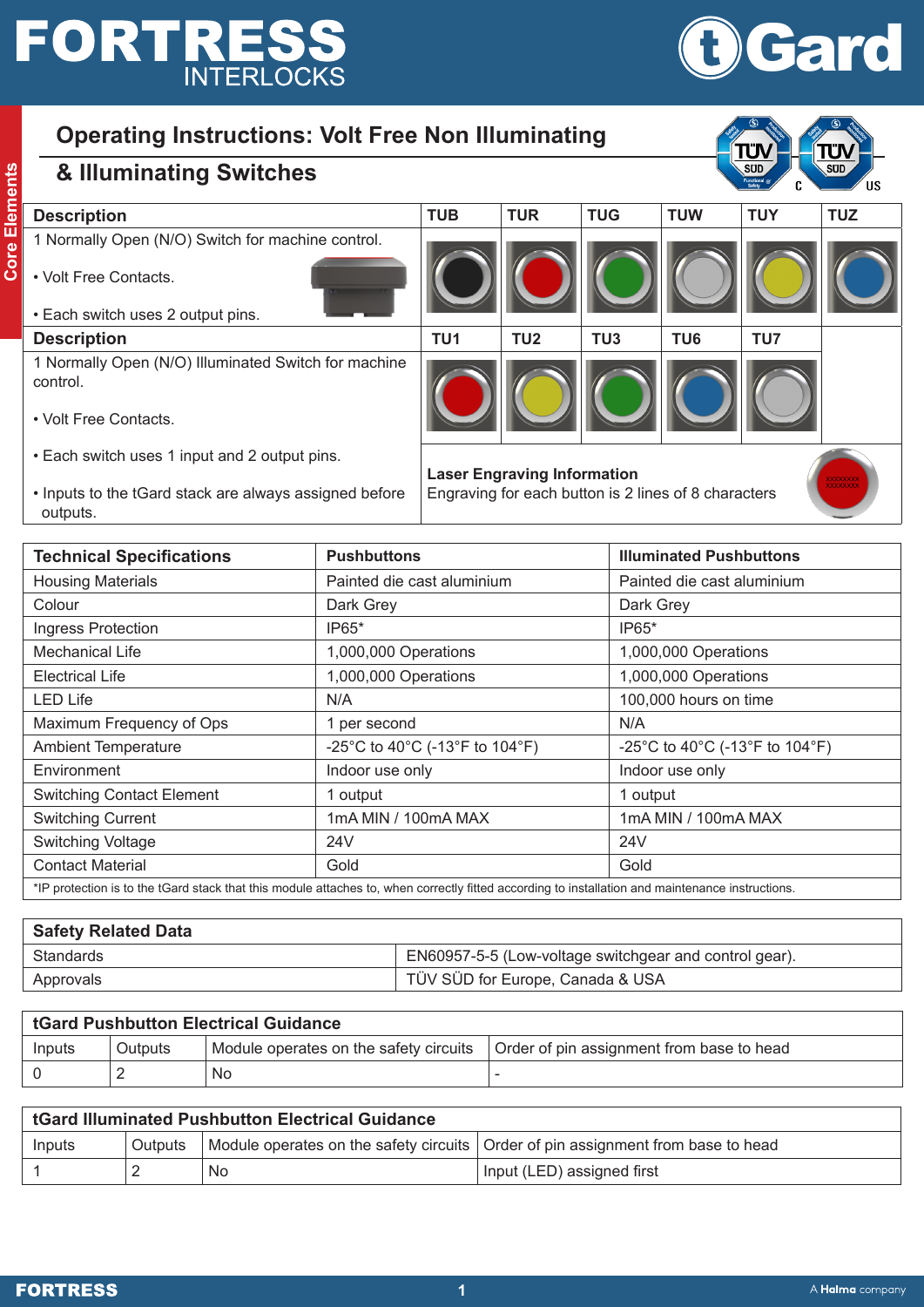## **Operating Instructions: Volt Free Non Illuminating & Illuminating**

#### **Switches**

| <b>Part Number Options</b>      |                 |  |  |  |
|---------------------------------|-----------------|--|--|--|
| <b>Description</b>              | Part No.        |  |  |  |
| Pushbutton - Black              | <b>TUB</b>      |  |  |  |
| Pushbutton - Red                | <b>TUR</b>      |  |  |  |
| Pushbutton - Green              | <b>TUG</b>      |  |  |  |
| Pushbutton - White              | <b>TUW</b>      |  |  |  |
| Pushbutton - Yellow             | <b>TUY</b>      |  |  |  |
| Pushbutton - Blue               | <b>TUZ</b>      |  |  |  |
| Illuminated Pushbutton - Red    | TU <sub>1</sub> |  |  |  |
| Illuminated Pushbutton - Yellow | TU <sub>2</sub> |  |  |  |
| Illuminated Pushbutton - Green  | TU <sub>3</sub> |  |  |  |
| Illuminated Pushbutton - Blue   | TU <sub>6</sub> |  |  |  |
| Illuminated Pushbutton - White  | TU7             |  |  |  |